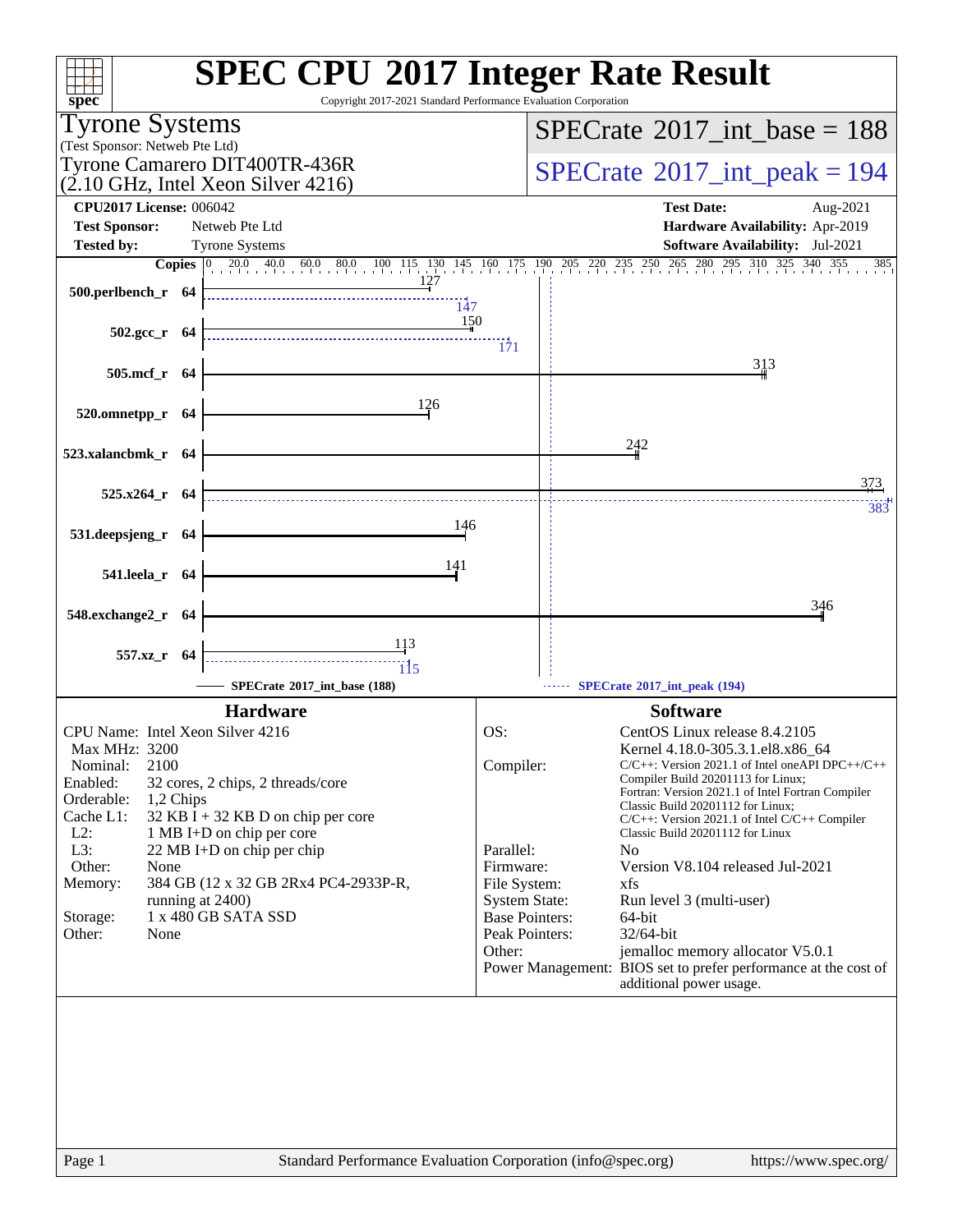# **[spec](http://www.spec.org/)**

# **[SPEC CPU](http://www.spec.org/auto/cpu2017/Docs/result-fields.html#SPECCPU2017IntegerRateResult)[2017 Integer Rate Result](http://www.spec.org/auto/cpu2017/Docs/result-fields.html#SPECCPU2017IntegerRateResult)**

Copyright 2017-2021 Standard Performance Evaluation Corporation

### Tyrone Systems

(Test Sponsor: Netweb Pte Ltd)

 $(2.10 \text{ GHz}, \text{Intel Xeon Silver } 4216)$ 

### $SPECrate$ <sup>®</sup>[2017\\_int\\_base =](http://www.spec.org/auto/cpu2017/Docs/result-fields.html#SPECrate2017intbase) 188

### Tyrone Camarero DIT400TR-436R<br> $\alpha$  10 GHz, Intel Xeon Silver 4216)

**[CPU2017 License:](http://www.spec.org/auto/cpu2017/Docs/result-fields.html#CPU2017License)** 006042 **[Test Date:](http://www.spec.org/auto/cpu2017/Docs/result-fields.html#TestDate)** Aug-2021 **[Test Sponsor:](http://www.spec.org/auto/cpu2017/Docs/result-fields.html#TestSponsor)** Netweb Pte Ltd **[Hardware Availability:](http://www.spec.org/auto/cpu2017/Docs/result-fields.html#HardwareAvailability)** Apr-2019 **[Tested by:](http://www.spec.org/auto/cpu2017/Docs/result-fields.html#Testedby)** Tyrone Systems **[Software Availability:](http://www.spec.org/auto/cpu2017/Docs/result-fields.html#SoftwareAvailability)** Jul-2021

### **[Results Table](http://www.spec.org/auto/cpu2017/Docs/result-fields.html#ResultsTable)**

| <b>Base</b>                       |               |                |                      | <b>Peak</b>    |       |                |       |               |                |              |                |              |                |              |
|-----------------------------------|---------------|----------------|----------------------|----------------|-------|----------------|-------|---------------|----------------|--------------|----------------|--------------|----------------|--------------|
| <b>Benchmark</b>                  | <b>Copies</b> | <b>Seconds</b> | Ratio                | <b>Seconds</b> | Ratio | <b>Seconds</b> | Ratio | <b>Copies</b> | <b>Seconds</b> | <b>Ratio</b> | <b>Seconds</b> | <b>Ratio</b> | <b>Seconds</b> | <b>Ratio</b> |
| 500.perlbench_r                   | 64            | 808            | 126                  | 804            | 127   | 804            | 127   | 64            | 692            | 147          | 692            | 147          | 692            | 147          |
| $502.\text{gcc\_r}$               | 64            | 608            | 149                  | 604            | 150   | 603            | 150   | 64            | 531            | 171          | 531            | 171          | 532            | 171          |
| $505$ .mcf r                      | 64            | 329            | 314                  | 330            | 313   | 332            | 312   | 64            | 329            | 314          | 330            | 313          | 332            | 312          |
| 520.omnetpp_r                     | 64            | 666            | 126                  | 668            | 126   | 667            | 126   | 64            | 666            | 126          | 668            | 126          | 667            | 126          |
| 523.xalancbmk r                   | 64            | 280            | 241                  | 278            | 243   | 279            | 242   | 64            | 280            | 241          | 278            | 243          | 279            | 242          |
| 525.x264 r                        | 64            | 300            | 373                  | 295            | 380   | 302            | 371   | 64            | 293            | 382          | 293            | 383          | 292            | 384          |
| 531.deepsjeng_r                   | 64            | 502            | 146                  | 502            | 146   | 502            | 146   | 64            | 502            | 146          | 502            | 146          | 502            | 146          |
| 541.leela r                       | 64            | 748            | 142                  | 753            | 141   | 750            | 141   | 64            | 748            | 142          | 753            | 141          | 750            | <u>141</u>   |
| 548.exchange2_r                   | 64            | 484            | 346                  | 485            | 346   | 486            | 345   | 64            | 484            | 346          | 485            | 346          | 486            | 345          |
| 557.xz r                          | 64            | 613            | 113                  | 613            | 113   | 615            | 112   | 64            | 602            | 115          | 600            | 115          | 601            | <b>115</b>   |
| $SPECrate^{\circ}2017$ int base = |               |                | 188                  |                |       |                |       |               |                |              |                |              |                |              |
| $CDEDC = 1.6904E^{-1}$ and $1.1$  |               |                | $\sim$ $\sim$ $\sim$ |                |       |                |       |               |                |              |                |              |                |              |

**[SPECrate](http://www.spec.org/auto/cpu2017/Docs/result-fields.html#SPECrate2017intpeak)[2017\\_int\\_peak =](http://www.spec.org/auto/cpu2017/Docs/result-fields.html#SPECrate2017intpeak) 194**

Results appear in the [order in which they were run](http://www.spec.org/auto/cpu2017/Docs/result-fields.html#RunOrder). Bold underlined text [indicates a median measurement](http://www.spec.org/auto/cpu2017/Docs/result-fields.html#Median).

#### **[Submit Notes](http://www.spec.org/auto/cpu2017/Docs/result-fields.html#SubmitNotes)**

 The numactl mechanism was used to bind copies to processors. The config file option 'submit' was used to generate numactl commands to bind each copy to a specific processor. For details, please see the config file.

### **[Operating System Notes](http://www.spec.org/auto/cpu2017/Docs/result-fields.html#OperatingSystemNotes)**

Stack size set to unlimited using "ulimit -s unlimited"

### **[Environment Variables Notes](http://www.spec.org/auto/cpu2017/Docs/result-fields.html#EnvironmentVariablesNotes)**

```
Environment variables set by runcpu before the start of the run:
LD_LIBRARY_PATH =
      "/home/cpu2017/lib/intel64:/home/cpu2017/lib/ia32:/home/cpu2017/je5.0.1-
      32"
```
MALLOC\_CONF = "retain:true"

### **[General Notes](http://www.spec.org/auto/cpu2017/Docs/result-fields.html#GeneralNotes)**

 Binaries compiled locally by Netweb Transparent Huge Pages enabled by default Prior to runcpu invocation Filesystem page cache synced and cleared with: sync; echo 3> /proc/sys/vm/drop\_caches runcpu command invoked through numactl i.e.:

**(Continued on next page)**

| Page 2 | Standard Performance Evaluation Corporation (info@spec.org) | https://www.spec.org/ |
|--------|-------------------------------------------------------------|-----------------------|
|        |                                                             |                       |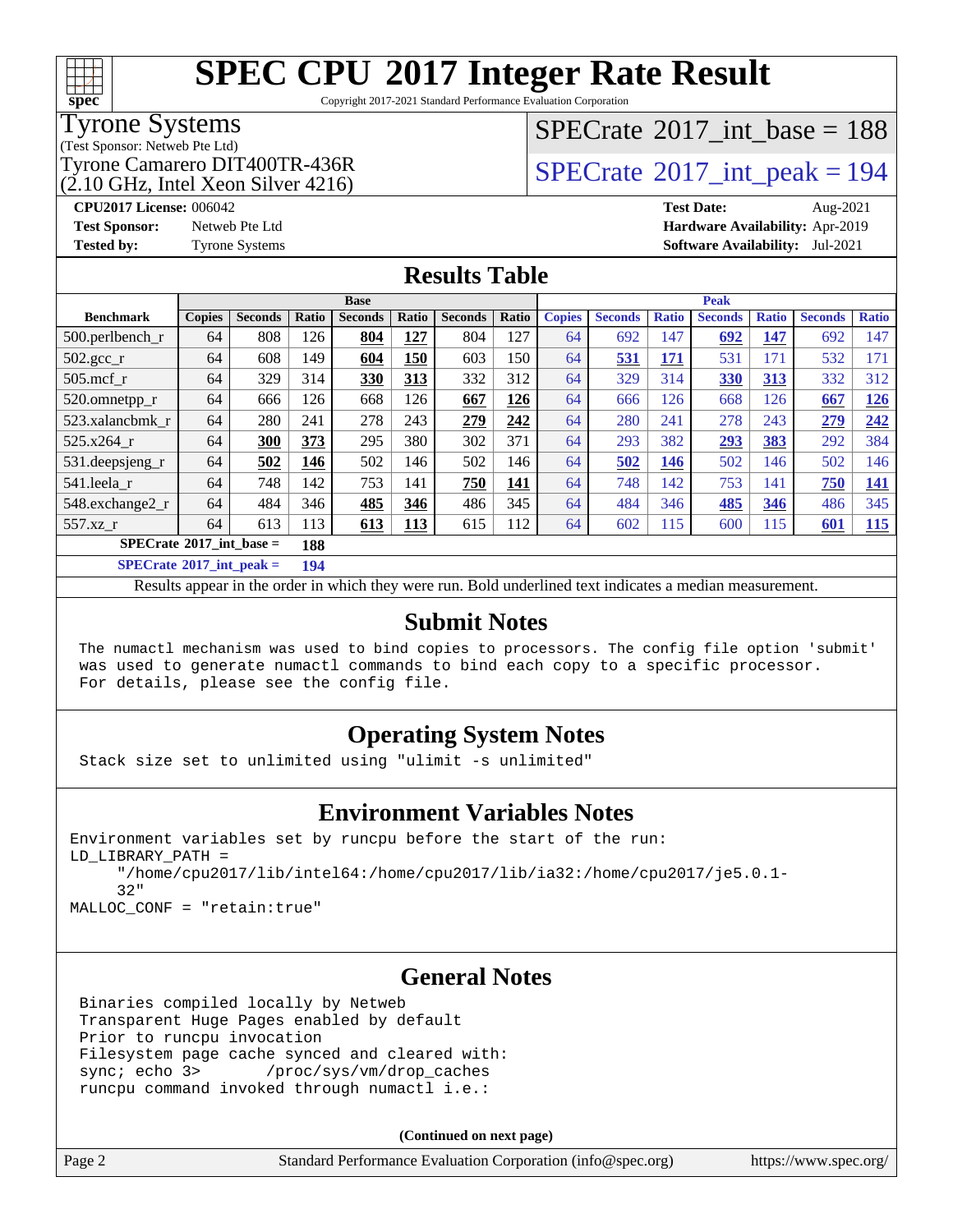Copyright 2017-2021 Standard Performance Evaluation Corporation

### Tyrone Systems

**[spec](http://www.spec.org/)**

 $+\!\!+\!\!$ 

(Test Sponsor: Netweb Pte Ltd)

(2.10 GHz, Intel Xeon Silver 4216)

 $SPECrate$ <sup>®</sup>[2017\\_int\\_base =](http://www.spec.org/auto/cpu2017/Docs/result-fields.html#SPECrate2017intbase) 188

Tyrone Camarero DIT400TR-436R<br> $(2.10 \text{ GHz, Intel Yoon Silver } 4216)$  [SPECrate](http://www.spec.org/auto/cpu2017/Docs/result-fields.html#SPECrate2017intpeak)®[2017\\_int\\_peak = 1](http://www.spec.org/auto/cpu2017/Docs/result-fields.html#SPECrate2017intpeak)94

**[Test Sponsor:](http://www.spec.org/auto/cpu2017/Docs/result-fields.html#TestSponsor)** Netweb Pte Ltd **[Hardware Availability:](http://www.spec.org/auto/cpu2017/Docs/result-fields.html#HardwareAvailability)** Apr-2019

**[CPU2017 License:](http://www.spec.org/auto/cpu2017/Docs/result-fields.html#CPU2017License)** 006042 **[Test Date:](http://www.spec.org/auto/cpu2017/Docs/result-fields.html#TestDate)** Aug-2021 **[Tested by:](http://www.spec.org/auto/cpu2017/Docs/result-fields.html#Testedby)** Tyrone Systems **[Software Availability:](http://www.spec.org/auto/cpu2017/Docs/result-fields.html#SoftwareAvailability)** Jul-2021

#### **[General Notes \(Continued\)](http://www.spec.org/auto/cpu2017/Docs/result-fields.html#GeneralNotes)**

numactl --interleave=all runcpu <etc>

Yes: The test sponsor attests, as of date of publication, that CVE-2017-5715 (Spectre variant 2) is mitigated in the system as tested and documented.

Yes: The test sponsor attests, as of date of publication, that CVE-2017-5753 (Spectre variant 1) is mitigated in the system as tested and documented.

NA: The test sponsor attests, as of date of publication, that CVE-2017-5754 (Meltdown) is mitigated in the system as tested and documented.

jemalloc, a general purpose malloc implementation

built with the RedHat Enterprise 7.5, and the system compiler gcc 4.8.5

sources available from jemalloc.net or<https://github.com/jemalloc/jemalloc/releases>

### **[Platform Notes](http://www.spec.org/auto/cpu2017/Docs/result-fields.html#PlatformNotes)**

Page 3 Standard Performance Evaluation Corporation [\(info@spec.org\)](mailto:info@spec.org) <https://www.spec.org/> BIOS Settings: Power Technology set to Custom Power Performance Tuning set to BIOS Controls EPB ENERGY\_PERF\_BIAS\_CFG mode set to Performance LLC Dead Line Alloc set to Disable Sysinfo program /home/cpu2017/bin/sysinfo Rev: r6622 of 2021-04-07 982a61ec0915b55891ef0e16acafc64d running on spec Thu Aug 12 05:11:51 2021 SUT (System Under Test) info as seen by some common utilities. For more information on this section, see <https://www.spec.org/cpu2017/Docs/config.html#sysinfo> From /proc/cpuinfo model name : Intel(R) Xeon(R) Silver 4216 CPU @ 2.10GHz 2 "physical id"s (chips) 64 "processors" cores, siblings (Caution: counting these is hw and system dependent. The following excerpts from /proc/cpuinfo might not be reliable. Use with caution.) cpu cores : 16 siblings : 32 physical 0: cores 0 1 2 3 4 5 6 7 8 9 10 11 12 13 14 15 physical 1: cores 0 1 2 3 4 5 6 7 8 9 10 11 12 13 14 15 From lscpu from util-linux 2.32.1: Architecture: x86\_64 CPU op-mode(s): 32-bit, 64-bit Byte Order: Little Endian  $CPU(s):$  64 On-line CPU(s) list: 0-63 Thread(s) per core: 2 **(Continued on next page)**

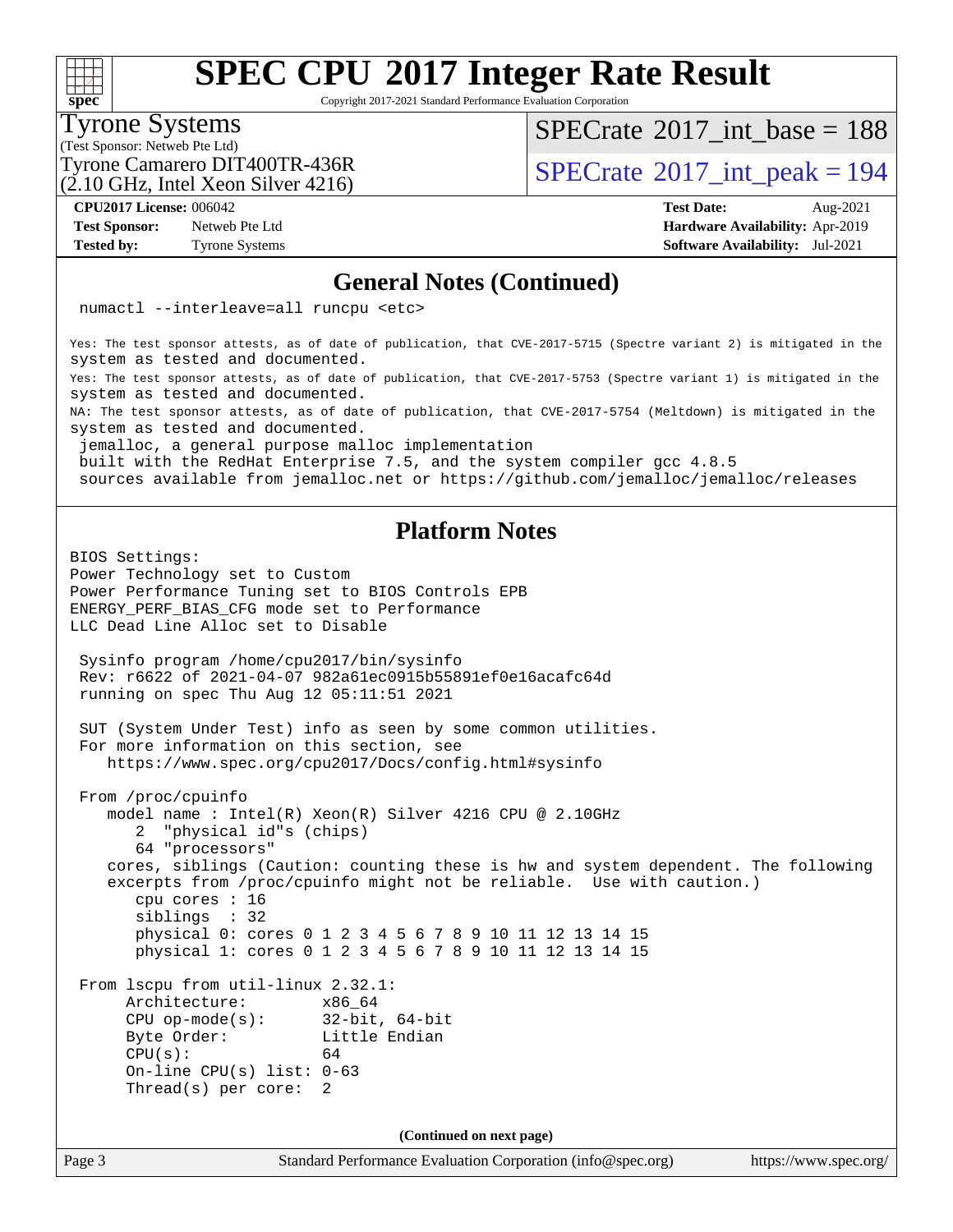# **[spec](http://www.spec.org/)**

# **[SPEC CPU](http://www.spec.org/auto/cpu2017/Docs/result-fields.html#SPECCPU2017IntegerRateResult)[2017 Integer Rate Result](http://www.spec.org/auto/cpu2017/Docs/result-fields.html#SPECCPU2017IntegerRateResult)**

Copyright 2017-2021 Standard Performance Evaluation Corporation

### Tyrone Systems

(Test Sponsor: Netweb Pte Ltd)  $(2.10 \text{ GHz}, \text{Intel Xeon Silver } 4216)$   $SPECrate$ <sup>®</sup>[2017\\_int\\_base =](http://www.spec.org/auto/cpu2017/Docs/result-fields.html#SPECrate2017intbase) 188

Tyrone Camarero DIT400TR-436R<br> $\binom{2}{10}$  GHz, Intel Xeon Silver 4216)<br> $\binom{3}{10}$  [SPECrate](http://www.spec.org/auto/cpu2017/Docs/result-fields.html#SPECrate2017intpeak)®[2017\\_int\\_peak = 1](http://www.spec.org/auto/cpu2017/Docs/result-fields.html#SPECrate2017intpeak)94

**[CPU2017 License:](http://www.spec.org/auto/cpu2017/Docs/result-fields.html#CPU2017License)** 006042 **[Test Date:](http://www.spec.org/auto/cpu2017/Docs/result-fields.html#TestDate)** Aug-2021

#### **[Test Sponsor:](http://www.spec.org/auto/cpu2017/Docs/result-fields.html#TestSponsor)** Netweb Pte Ltd **[Hardware Availability:](http://www.spec.org/auto/cpu2017/Docs/result-fields.html#HardwareAvailability)** Apr-2019 **[Tested by:](http://www.spec.org/auto/cpu2017/Docs/result-fields.html#Testedby)** Tyrone Systems **[Software Availability:](http://www.spec.org/auto/cpu2017/Docs/result-fields.html#SoftwareAvailability)** Jul-2021

#### **[Platform Notes \(Continued\)](http://www.spec.org/auto/cpu2017/Docs/result-fields.html#PlatformNotes)**

| $Core(s)$ per socket:            | 16                                                                                      |
|----------------------------------|-----------------------------------------------------------------------------------------|
| Socket(s):                       | $\overline{a}$                                                                          |
| NUMA $node(s):$                  | 2                                                                                       |
| Vendor ID:                       | GenuineIntel                                                                            |
| BIOS Vendor ID:                  | Intel(R) Corporation                                                                    |
| CPU family:                      | 6                                                                                       |
| Model:                           | 85                                                                                      |
| Model name:                      | $Intel(R) Xeon(R) Silver 4216 CPU @ 2.10GHz$                                            |
| BIOS Model name:                 | Intel(R) Xeon(R) Silver 4216 CPU @ 2.10GHz                                              |
| Stepping:                        | 7                                                                                       |
| CPU MHz:                         | 2899.662                                                                                |
| CPU max MHz:                     | 3200.0000                                                                               |
| CPU min MHz:                     | 800.0000                                                                                |
| BogoMIPS:                        | 4200.00                                                                                 |
| Virtualization:<br>L1d cache:    | $VT - x$<br>32K                                                                         |
| Lli cache:                       | 32K                                                                                     |
| $L2$ cache:                      | 1024K                                                                                   |
| L3 cache:                        | 22528K                                                                                  |
| NUMA node0 $CPU(s): 0-15, 32-47$ |                                                                                         |
| NUMA $node1$ $CPU(s):$           | $16 - 31, 48 - 63$                                                                      |
| Flaqs:                           | fpu vme de pse tsc msr pae mce cx8 apic sep mtrr pge mca cmov                           |
|                                  | pat pse36 clflush dts acpi mmx fxsr sse sse2 ss ht tm pbe syscall nx pdpelgb rdtscp     |
|                                  | lm constant_tsc art arch_perfmon pebs bts rep_good nopl xtopology nonstop_tsc cpuid     |
|                                  | aperfmperf pni pclmulqdq dtes64 monitor ds_cpl vmx smx est tm2 ssse3 sdbg fma cx16      |
|                                  | xtpr pdcm pcid dca sse4_1 sse4_2 x2apic movbe popcnt tsc_deadline_timer aes xsave       |
|                                  | avx f16c rdrand lahf_lm abm 3dnowprefetch cpuid_fault epb cat_13 cdp_13                 |
|                                  | invpcid_single intel_ppin ssbd mba ibrs ibpb stibp ibrs_enhanced tpr_shadow vnmi        |
|                                  | flexpriority ept vpid ept_ad fsgsbase tsc_adjust bmil hle avx2 smep bmi2 erms           |
|                                  | invpcid cqm mpx rdt_a avx512f avx512dq rdseed adx smap clflushopt clwb intel_pt         |
|                                  | avx512cd avx512bw avx512vl xsaveopt xsavec xgetbvl xsaves cqm_llc cqm_occup_llc         |
|                                  | cqm_mbm_total cqm_mbm_local dtherm ida arat pln pts hwp hwp_act_window hwp_epp          |
|                                  | hwp_pkg_req pku ospke avx512_vnni md_clear flush_11d arch_capabilities                  |
|                                  |                                                                                         |
| /proc/cpuinfo cache data         |                                                                                         |
| cache size $: 22528$ KB          |                                                                                         |
|                                  |                                                                                         |
| From numactl --hardware          |                                                                                         |
|                                  | WARNING: a numactl 'node' might or might not correspond to a physical chip.             |
| available: 2 nodes (0-1)         |                                                                                         |
|                                  | node 0 cpus: 0 1 2 3 4 5 6 7 8 9 10 11 12 13 14 15 32 33 34 35 36 37 38 39 40 41 42 43  |
| 44 45 46 47                      |                                                                                         |
| node 0 size: 192069 MB           |                                                                                         |
| node 0 free: 191356 MB           |                                                                                         |
| 57 58 59 60 61 62 63             | node 1 cpus: 16 17 18 19 20 21 22 23 24 25 26 27 28 29 30 31 48 49 50 51 52 53 54 55 56 |
| node 1 size: 193528 MB           |                                                                                         |
|                                  |                                                                                         |
|                                  |                                                                                         |
|                                  | (Continued on next page)                                                                |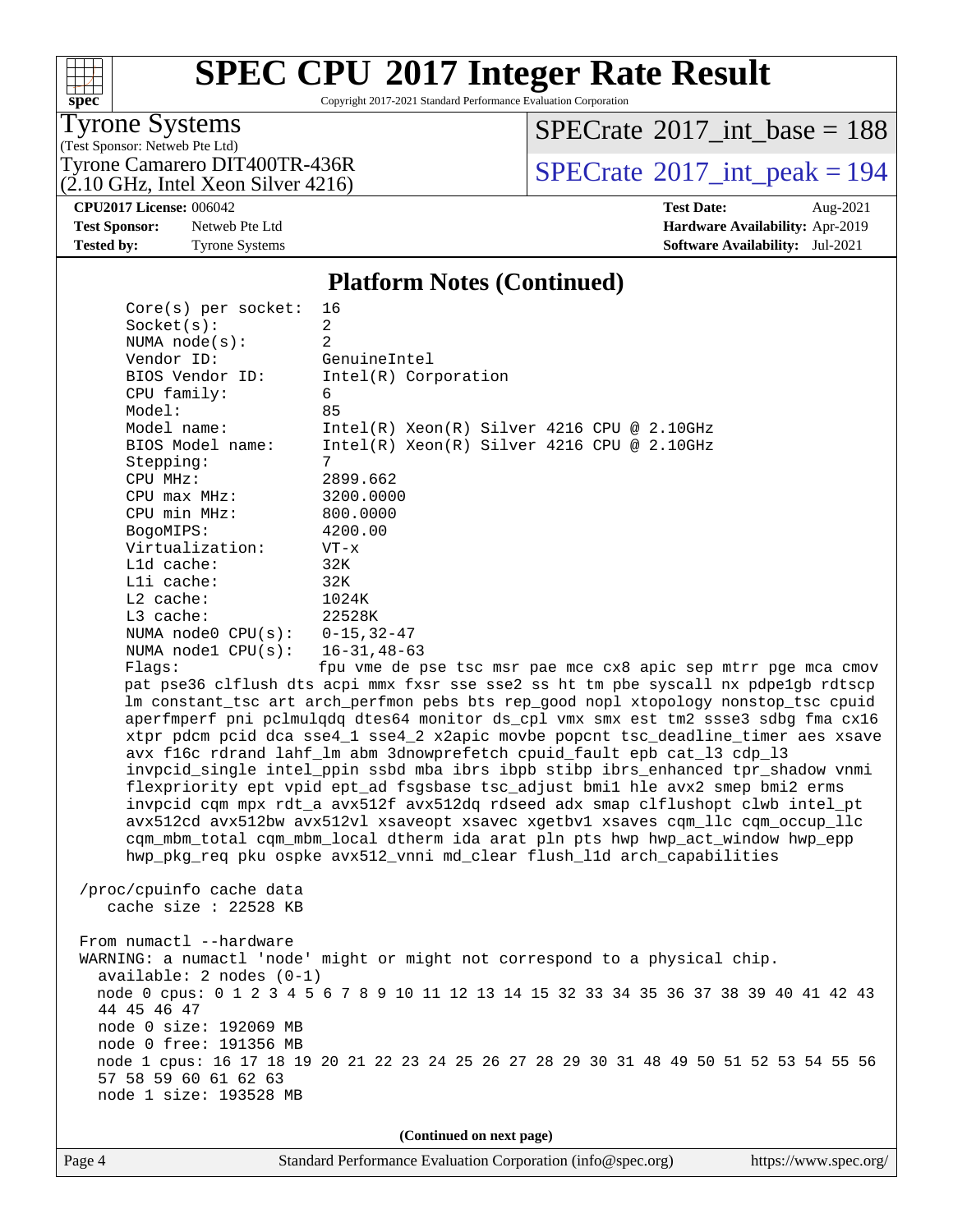# **[spec](http://www.spec.org/)**

# **[SPEC CPU](http://www.spec.org/auto/cpu2017/Docs/result-fields.html#SPECCPU2017IntegerRateResult)[2017 Integer Rate Result](http://www.spec.org/auto/cpu2017/Docs/result-fields.html#SPECCPU2017IntegerRateResult)**

Copyright 2017-2021 Standard Performance Evaluation Corporation

### Tyrone Systems

(Test Sponsor: Netweb Pte Ltd) (2.10 GHz, Intel Xeon Silver 4216)  $SPECTate$ <sup>®</sup>[2017\\_int\\_base =](http://www.spec.org/auto/cpu2017/Docs/result-fields.html#SPECrate2017intbase) 188

Tyrone Camarero DIT400TR-436R<br> $\alpha$  10 GHz, Intel Xeon Silver 4216)<br> $\begin{array}{c} | \text{SPECrate}^{\circ}2017 \text{__int\_peak} = 194 \end{array}$  $\begin{array}{c} | \text{SPECrate}^{\circ}2017 \text{__int\_peak} = 194 \end{array}$  $\begin{array}{c} | \text{SPECrate}^{\circ}2017 \text{__int\_peak} = 194 \end{array}$ 

**[CPU2017 License:](http://www.spec.org/auto/cpu2017/Docs/result-fields.html#CPU2017License)** 006042 **[Test Date:](http://www.spec.org/auto/cpu2017/Docs/result-fields.html#TestDate)** Aug-2021 **[Test Sponsor:](http://www.spec.org/auto/cpu2017/Docs/result-fields.html#TestSponsor)** Netweb Pte Ltd **[Hardware Availability:](http://www.spec.org/auto/cpu2017/Docs/result-fields.html#HardwareAvailability)** Apr-2019 **[Tested by:](http://www.spec.org/auto/cpu2017/Docs/result-fields.html#Testedby)** Tyrone Systems **[Software Availability:](http://www.spec.org/auto/cpu2017/Docs/result-fields.html#SoftwareAvailability)** Jul-2021

### **[Platform Notes \(Continued\)](http://www.spec.org/auto/cpu2017/Docs/result-fields.html#PlatformNotes)**

 node 1 free: 192990 MB node distances: node 0 1 0: 10 21 1: 21 10 From /proc/meminfo MemTotal: 394851996 kB HugePages\_Total: 0 Hugepagesize: 2048 kB /sbin/tuned-adm active Current active profile: throughput-performance /sys/devices/system/cpu/cpu\*/cpufreq/scaling\_governor has performance From /etc/\*release\* /etc/\*version\* centos-release: CentOS Linux release 8.4.2105 centos-release-upstream: Derived from Red Hat Enterprise Linux 8.4 os-release: NAME="CentOS Linux" VERSION="8" ID="centos" ID\_LIKE="rhel fedora" VERSION\_ID="8" PLATFORM\_ID="platform:el8" PRETTY\_NAME="CentOS Linux 8" ANSI\_COLOR="0;31" redhat-release: CentOS Linux release 8.4.2105 system-release: CentOS Linux release 8.4.2105 system-release-cpe: cpe:/o:centos:centos:8 uname -a: Linux spec 4.18.0-305.3.1.el8.x86\_64 #1 SMP Tue Jun 1 16:14:33 UTC 2021 x86\_64 x86\_64 x86\_64 GNU/Linux Kernel self-reported vulnerability status: CVE-2018-12207 (iTLB Multihit): KVM: Mitigation: Split huge pages CVE-2018-3620 (L1 Terminal Fault): Not affected Microarchitectural Data Sampling: Not affected CVE-2017-5754 (Meltdown): Not affected CVE-2018-3639 (Speculative Store Bypass): Mitigation: Speculative Store Bypass disabled via prctl and seccompany and the control of the control of the control of the second seconds of the control of the control of the control of the control of the control of the control of the control of the control of the control of the c CVE-2017-5753 (Spectre variant 1): Mitigation: usercopy/swapgs **(Continued on next page)**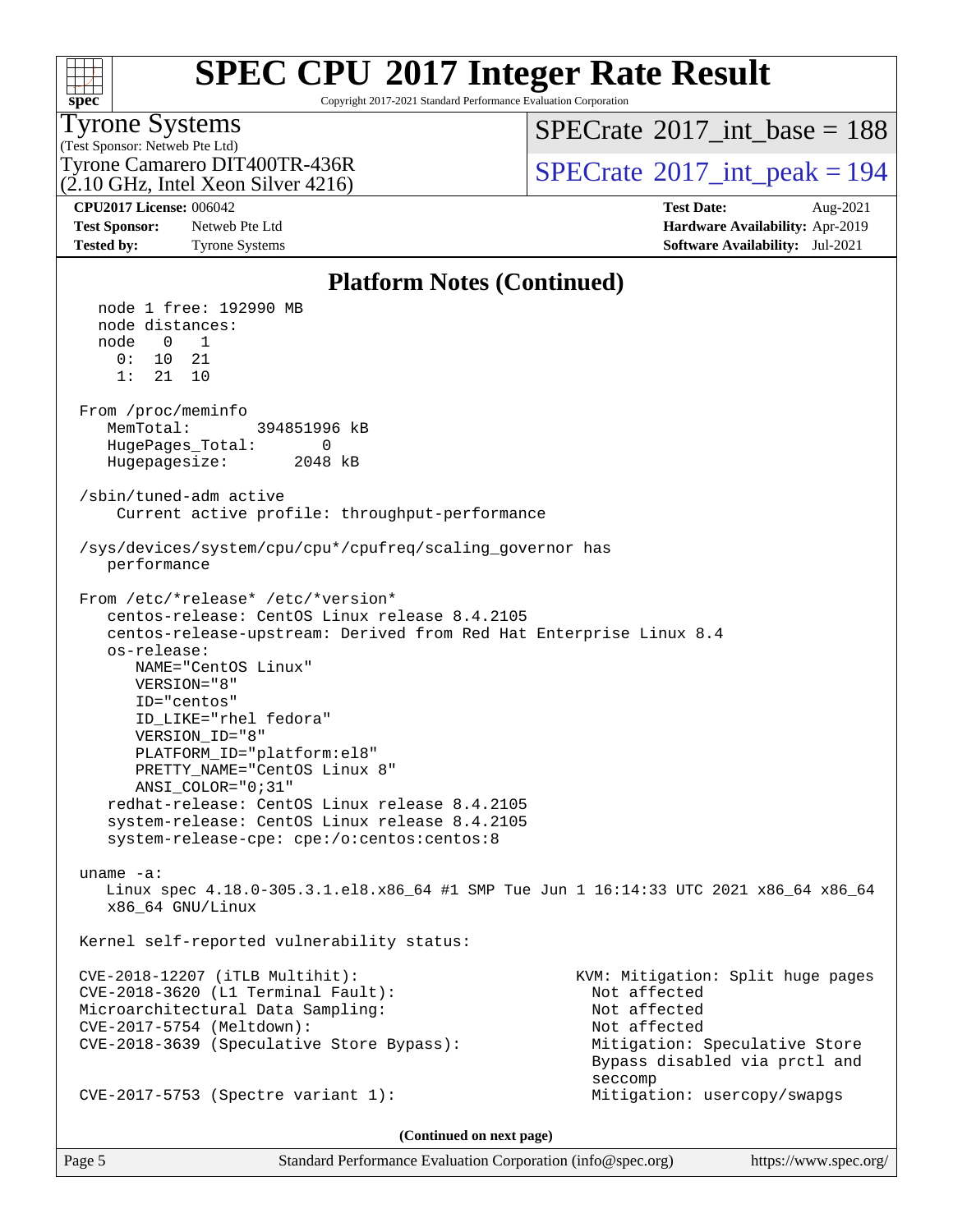Copyright 2017-2021 Standard Performance Evaluation Corporation

(Test Sponsor: Netweb Pte Ltd) Tyrone Systems  $(2.10 \text{ GHz}, \text{Intel Xeon Silver } 4216)$ Tyrone Camarero DIT400TR-436R<br> $\frac{1}{2}$  [SPECrate](http://www.spec.org/auto/cpu2017/Docs/result-fields.html#SPECrate2017intpeak) [2017\\_int\\_peak = 1](http://www.spec.org/auto/cpu2017/Docs/result-fields.html#SPECrate2017intpeak)94  $SPECrate$ <sup>®</sup>[2017\\_int\\_base =](http://www.spec.org/auto/cpu2017/Docs/result-fields.html#SPECrate2017intbase) 188 **[CPU2017 License:](http://www.spec.org/auto/cpu2017/Docs/result-fields.html#CPU2017License)** 006042 **[Test Date:](http://www.spec.org/auto/cpu2017/Docs/result-fields.html#TestDate)** Aug-2021 **[Test Sponsor:](http://www.spec.org/auto/cpu2017/Docs/result-fields.html#TestSponsor)** Netweb Pte Ltd **[Hardware Availability:](http://www.spec.org/auto/cpu2017/Docs/result-fields.html#HardwareAvailability)** Apr-2019 **[Tested by:](http://www.spec.org/auto/cpu2017/Docs/result-fields.html#Testedby)** Tyrone Systems **[Software Availability:](http://www.spec.org/auto/cpu2017/Docs/result-fields.html#SoftwareAvailability)** Jul-2021 **[Platform Notes \(Continued\)](http://www.spec.org/auto/cpu2017/Docs/result-fields.html#PlatformNotes)** barriers and \_\_user pointer sanitization CVE-2017-5715 (Spectre variant 2): Mitigation: Enhanced IBRS, IBPB: conditional, RSB filling CVE-2020-0543 (Special Register Buffer Data Sampling): Not affected CVE-2019-11135 (TSX Asynchronous Abort): Mitigation: TSX disabled run-level 3 Aug 12 05:10 SPEC is set to: /home/cpu2017 Filesystem Type Size Used Avail Use% Mounted on /dev/mapper/cl-home xfs 372G 193G 180G 52% /home From /sys/devices/virtual/dmi/id Vendor: Tyrone Systems Product: Tyrone Camarero DIT400TR-436R Product Family: empty Serial: empty Additional information from dmidecode 3.2 follows. WARNING: Use caution when you interpret this section. The 'dmidecode' program reads system data which is "intended to allow hardware to be accurately determined", but the intent may not be met, as there are frequent changes to hardware, firmware, and the "DMTF SMBIOS" standard. Memory: 12x Samsung M393A4K40CB2-CVF 32 GB 2 rank 2933, configured at 2400 BIOS: BIOS Vendor: American Megatrends Inc. BIOS Version: V8.104 BIOS Date: 07/27/2021 BIOS Revision: 5.14 Firmware Revision: 6.1 (End of data from sysinfo program) **[Compiler Version Notes](http://www.spec.org/auto/cpu2017/Docs/result-fields.html#CompilerVersionNotes)** ==============================================================================  $C$  | 500.perlbench\_r(peak) 557.xz\_r(peak) ------------------------------------------------------------------------------ Intel(R) C Intel(R) 64 Compiler Classic for applications running on Intel(R) 64, Version 2021.1 Build 20201112\_000000 Copyright (C) 1985-2020 Intel Corporation. All rights reserved. ==============================================================================

**(Continued on next page)**

**[spec](http://www.spec.org/)**

Page 6 Standard Performance Evaluation Corporation [\(info@spec.org\)](mailto:info@spec.org) <https://www.spec.org/>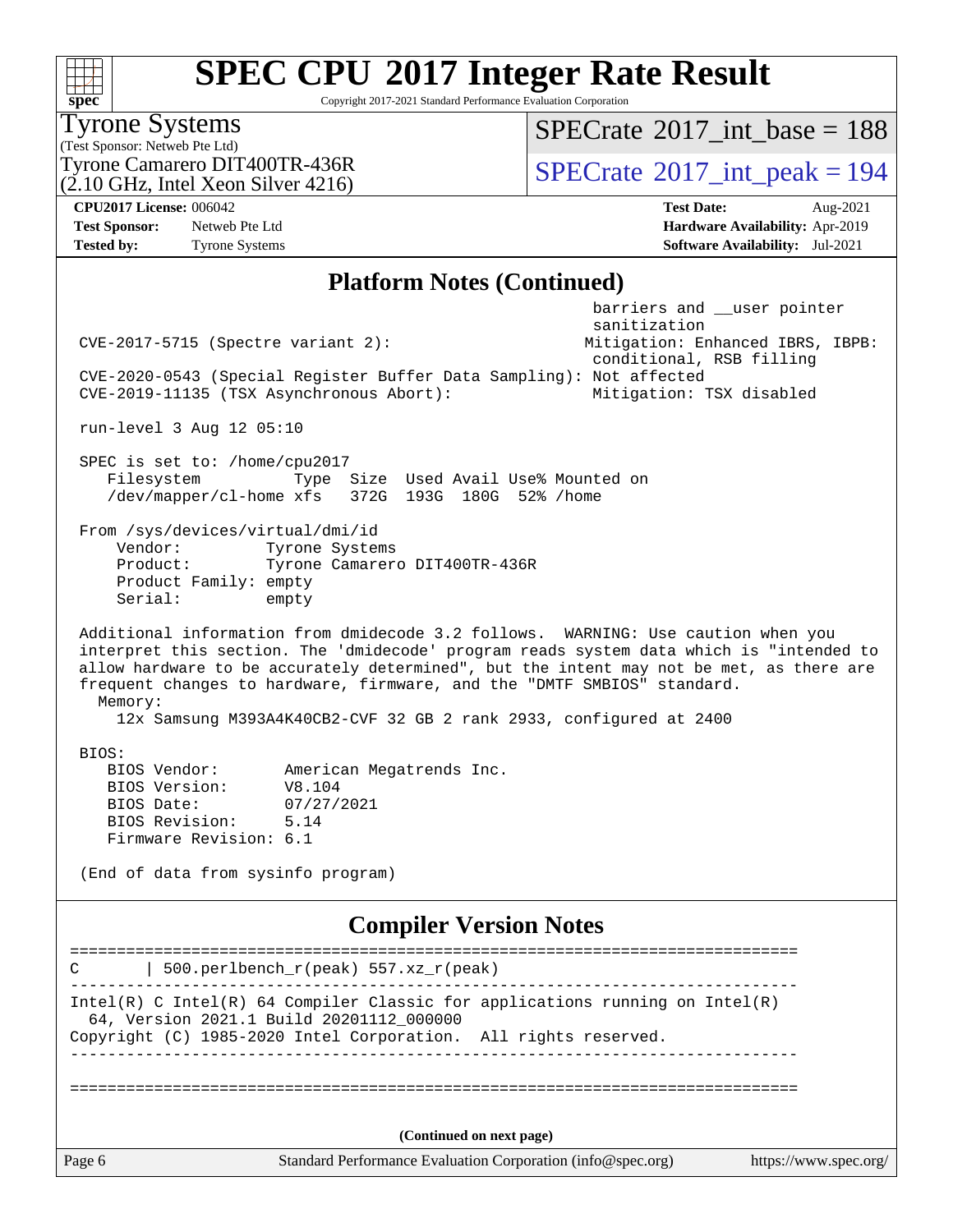| S | ne | Ľ |  |
|---|----|---|--|

Copyright 2017-2021 Standard Performance Evaluation Corporation

Tyrone Systems

(Test Sponsor: Netweb Pte Ltd)  $(2.10 \text{ GHz}, \text{Intel Xeon Silver } 4216)$   $SPECrate$ <sup>®</sup>[2017\\_int\\_base =](http://www.spec.org/auto/cpu2017/Docs/result-fields.html#SPECrate2017intbase) 188

Tyrone Camarero DIT400TR-436R<br>(2.10 GHz, Intel Xeon Silver 4216)<br> $\text{SPECrate}$  $\text{SPECrate}$  $\text{SPECrate}$ <sup>®</sup>[2017\\_int\\_peak = 1](http://www.spec.org/auto/cpu2017/Docs/result-fields.html#SPECrate2017intpeak)94

**[CPU2017 License:](http://www.spec.org/auto/cpu2017/Docs/result-fields.html#CPU2017License)** 006042 **[Test Date:](http://www.spec.org/auto/cpu2017/Docs/result-fields.html#TestDate)** Aug-2021 **[Test Sponsor:](http://www.spec.org/auto/cpu2017/Docs/result-fields.html#TestSponsor)** Netweb Pte Ltd **[Hardware Availability:](http://www.spec.org/auto/cpu2017/Docs/result-fields.html#HardwareAvailability)** Apr-2019 **[Tested by:](http://www.spec.org/auto/cpu2017/Docs/result-fields.html#Testedby)** Tyrone Systems **[Software Availability:](http://www.spec.org/auto/cpu2017/Docs/result-fields.html#SoftwareAvailability)** Jul-2021

#### **[Compiler Version Notes \(Continued\)](http://www.spec.org/auto/cpu2017/Docs/result-fields.html#CompilerVersionNotes)**

| C      | $502.$ gcc_r(peak)                                                                                                         |
|--------|----------------------------------------------------------------------------------------------------------------------------|
|        | Intel(R) oneAPI DPC++/C++ Compiler for applications running on IA-32, Version<br>2021.1 Build 20201113                     |
|        | Copyright (C) 1985-2020 Intel Corporation. All rights reserved.                                                            |
|        |                                                                                                                            |
| С      | 500.perlbench_r(base) 502.gcc_r(base) 505.mcf_r(base, peak)<br>525.x264_r(base, peak) 557.xz_r(base)                       |
|        | $Intel(R)$ oneAPI DPC++/C++ Compiler for applications running on Intel(R) 64,<br>Version 2021.1 Build 20201113             |
|        | Copyright (C) 1985-2020 Intel Corporation. All rights reserved.                                                            |
|        | 500.perlbench_r(peak) 557.xz_r(peak)                                                                                       |
| С      |                                                                                                                            |
|        | Intel(R) C Intel(R) 64 Compiler Classic for applications running on Intel(R)<br>64, Version 2021.1 Build 20201112_000000   |
|        | Copyright (C) 1985-2020 Intel Corporation. All rights reserved.                                                            |
|        |                                                                                                                            |
| C      | $\vert$ 502.gcc_r(peak)                                                                                                    |
|        | Intel(R) oneAPI DPC++/C++ Compiler for applications running on IA-32, Version<br>2021.1 Build 20201113                     |
|        | Copyright (C) 1985-2020 Intel Corporation. All rights reserved.                                                            |
|        |                                                                                                                            |
| C      | $500. perlbench_r(base) 502. gcc_r(base) 505.mcf_r(base, peak)$<br>525.x264_r(base, peak) 557.xz_r(base)                   |
|        | $Intel(R)$ oneAPI DPC++/C++ Compiler for applications running on Intel(R) 64,<br>Version 2021.1 Build 20201113             |
|        | Copyright (C) 1985-2020 Intel Corporation. All rights reserved.                                                            |
|        |                                                                                                                            |
|        | 500.perlbench_r(peak) 557.xz_r(peak)                                                                                       |
|        | Intel(R) C Intel(R) 64 Compiler Classic for applications running on $Intel(R)$<br>64, Version 2021.1 Build 20201112_000000 |
|        | Copyright (C) 1985-2020 Intel Corporation.<br>All rights reserved.                                                         |
|        | (Continued on next page)                                                                                                   |
| Page 7 | Standard Performance Evaluation Corporation (info@spec.org)<br>https://www.spec.org/                                       |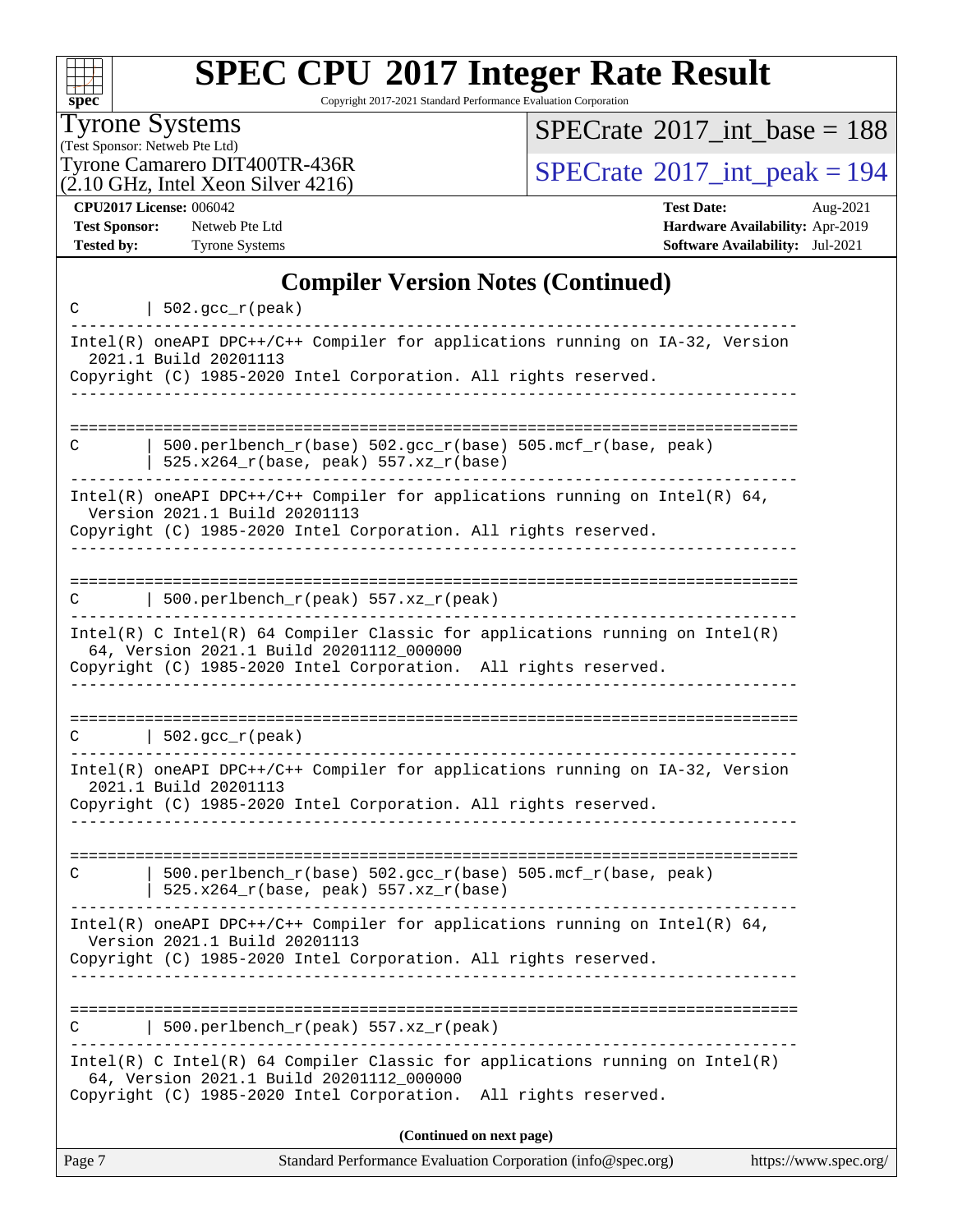| s | ne | L. |  |
|---|----|----|--|

Copyright 2017-2021 Standard Performance Evaluation Corporation

### Tyrone Systems

(Test Sponsor: Netweb Pte Ltd)  $(2.10 \text{ GHz}, \text{Intel Xeon Silver } 4216)$   $SPECrate$ <sup>®</sup>[2017\\_int\\_base =](http://www.spec.org/auto/cpu2017/Docs/result-fields.html#SPECrate2017intbase) 188

Tyrone Camarero DIT400TR-436R<br> $(2.10 \text{ GHz})$  Intel Xeon Silver 4216)

**[CPU2017 License:](http://www.spec.org/auto/cpu2017/Docs/result-fields.html#CPU2017License)** 006042 **[Test Date:](http://www.spec.org/auto/cpu2017/Docs/result-fields.html#TestDate)** Aug-2021 **[Test Sponsor:](http://www.spec.org/auto/cpu2017/Docs/result-fields.html#TestSponsor)** Netweb Pte Ltd **[Hardware Availability:](http://www.spec.org/auto/cpu2017/Docs/result-fields.html#HardwareAvailability)** Apr-2019 **[Tested by:](http://www.spec.org/auto/cpu2017/Docs/result-fields.html#Testedby)** Tyrone Systems **[Software Availability:](http://www.spec.org/auto/cpu2017/Docs/result-fields.html#SoftwareAvailability)** Jul-2021

### **[Compiler Version Notes \(Continued\)](http://www.spec.org/auto/cpu2017/Docs/result-fields.html#CompilerVersionNotes)**

| C     | 502.gcc $r(\text{peak})$                                                                                                                                                           |
|-------|------------------------------------------------------------------------------------------------------------------------------------------------------------------------------------|
|       | $Intel(R)$ oneAPI DPC++/C++ Compiler for applications running on $IA-32$ , Version<br>2021.1 Build 20201113                                                                        |
|       | Copyright (C) 1985-2020 Intel Corporation. All rights reserved.                                                                                                                    |
|       |                                                                                                                                                                                    |
| C     | 500.perlbench $r(base)$ 502.qcc $r(base)$ 505.mcf $r(base, peak)$<br>$525.x264_r(base, peak) 557.xz_r(base)$                                                                       |
|       | Intel(R) oneAPI DPC++/C++ Compiler for applications running on Intel(R) $64$ ,<br>Version 2021.1 Build 20201113<br>Copyright (C) 1985-2020 Intel Corporation. All rights reserved. |
|       |                                                                                                                                                                                    |
|       |                                                                                                                                                                                    |
| $C++$ | 520.omnetpp_r(base, peak) 523.xalancbmk_r(base, peak)<br>531.deepsjeng_r(base, peak) 541.leela_r(base, peak)                                                                       |
|       | Intel(R) oneAPI DPC++/C++ Compiler for applications running on Intel(R) $64$ ,<br>Version 2021.1 Build 20201113                                                                    |
|       | Copyright (C) 1985-2020 Intel Corporation. All rights reserved.                                                                                                                    |
|       |                                                                                                                                                                                    |
|       | Fortran   548. $exchange2 r(base, peak)$                                                                                                                                           |
|       | Intel(R) Fortran Intel(R) 64 Compiler Classic for applications running on<br>Intel(R) 64, Version 2021.1 Build 20201112_000000                                                     |
|       | Copyright (C) 1985-2020 Intel Corporation. All rights reserved.                                                                                                                    |
|       |                                                                                                                                                                                    |

### **[Base Compiler Invocation](http://www.spec.org/auto/cpu2017/Docs/result-fields.html#BaseCompilerInvocation)**

[C benchmarks](http://www.spec.org/auto/cpu2017/Docs/result-fields.html#Cbenchmarks): [icx](http://www.spec.org/cpu2017/results/res2021q3/cpu2017-20210824-28903.flags.html#user_CCbase_intel_icx_fe2d28d19ae2a5db7c42fe0f2a2aed77cb715edd4aeb23434404a8be6683fe239869bb6ca8154ca98265c2e3b9226a719a0efe2953a4a7018c379b7010ccf087)

[C++ benchmarks:](http://www.spec.org/auto/cpu2017/Docs/result-fields.html#CXXbenchmarks) [icpx](http://www.spec.org/cpu2017/results/res2021q3/cpu2017-20210824-28903.flags.html#user_CXXbase_intel_icpx_1e918ed14c436bf4b9b7c8bcdd51d4539fc71b3df010bd1e9f8732d9c34c2b2914e48204a846820f3c0ebb4095dea797a5c30b458ac0b6dffac65d78f781f5ca)

[Fortran benchmarks](http://www.spec.org/auto/cpu2017/Docs/result-fields.html#Fortranbenchmarks): [ifort](http://www.spec.org/cpu2017/results/res2021q3/cpu2017-20210824-28903.flags.html#user_FCbase_intel_ifort_8111460550e3ca792625aed983ce982f94888b8b503583aa7ba2b8303487b4d8a21a13e7191a45c5fd58ff318f48f9492884d4413fa793fd88dd292cad7027ca)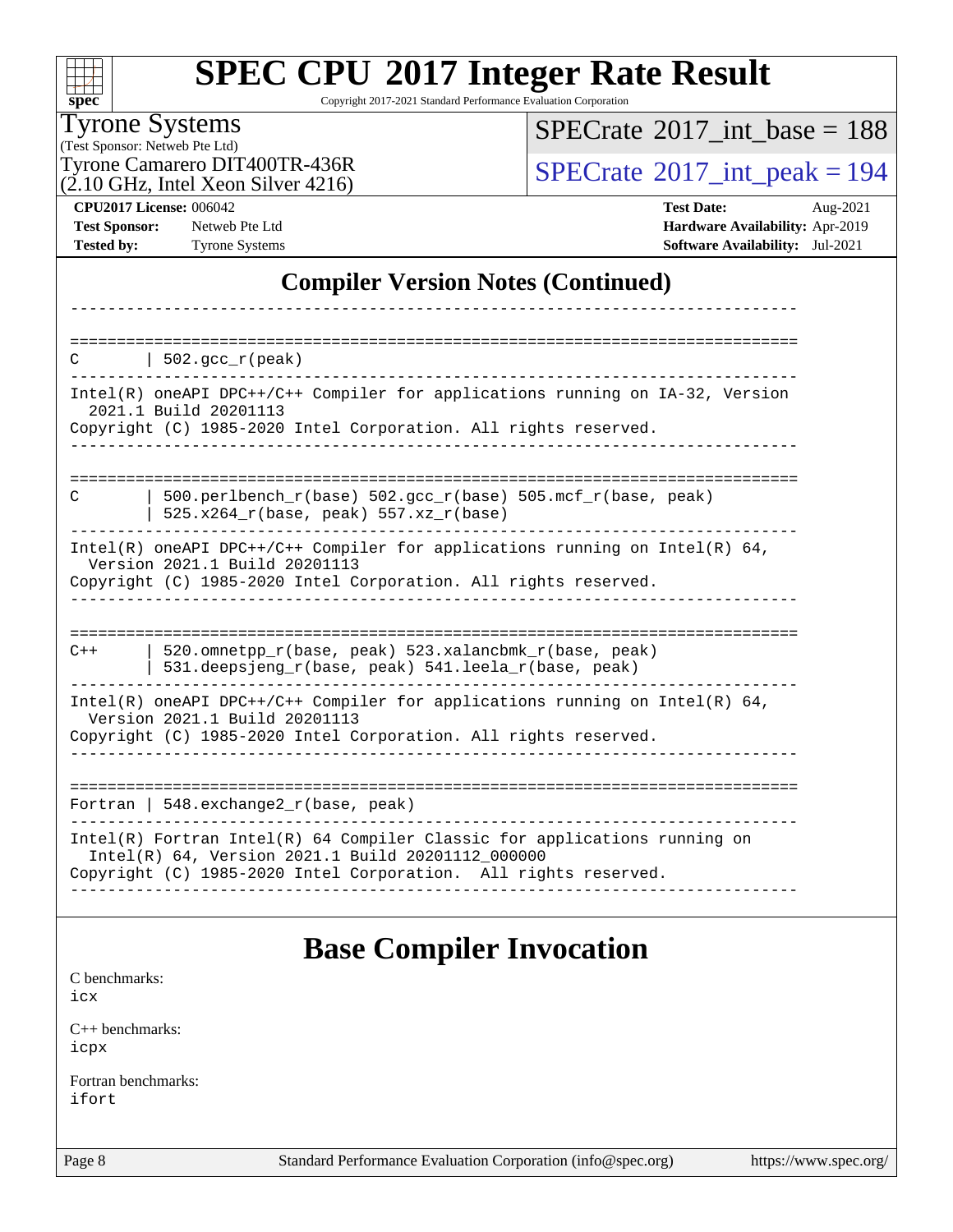

Copyright 2017-2021 Standard Performance Evaluation Corporation

#### Tyrone Systems

(Test Sponsor: Netweb Pte Ltd)

 $SPECTate$ <sup>®</sup>[2017\\_int\\_base =](http://www.spec.org/auto/cpu2017/Docs/result-fields.html#SPECrate2017intbase) 188

(2.10 GHz, Intel Xeon Silver 4216)

**[Test Sponsor:](http://www.spec.org/auto/cpu2017/Docs/result-fields.html#TestSponsor)** Netweb Pte Ltd **[Hardware Availability:](http://www.spec.org/auto/cpu2017/Docs/result-fields.html#HardwareAvailability)** Apr-2019 **[Tested by:](http://www.spec.org/auto/cpu2017/Docs/result-fields.html#Testedby)** Tyrone Systems **[Software Availability:](http://www.spec.org/auto/cpu2017/Docs/result-fields.html#SoftwareAvailability)** Jul-2021

Tyrone Camarero DIT400TR-436R<br> $(2.10 \text{ GHz, Intel Yoon Silver } 4216)$  [SPECrate](http://www.spec.org/auto/cpu2017/Docs/result-fields.html#SPECrate2017intpeak)®[2017\\_int\\_peak = 1](http://www.spec.org/auto/cpu2017/Docs/result-fields.html#SPECrate2017intpeak)94

**[CPU2017 License:](http://www.spec.org/auto/cpu2017/Docs/result-fields.html#CPU2017License)** 006042 **[Test Date:](http://www.spec.org/auto/cpu2017/Docs/result-fields.html#TestDate)** Aug-2021

### **[Base Portability Flags](http://www.spec.org/auto/cpu2017/Docs/result-fields.html#BasePortabilityFlags)**

 500.perlbench\_r: [-DSPEC\\_LP64](http://www.spec.org/cpu2017/results/res2021q3/cpu2017-20210824-28903.flags.html#b500.perlbench_r_basePORTABILITY_DSPEC_LP64) [-DSPEC\\_LINUX\\_X64](http://www.spec.org/cpu2017/results/res2021q3/cpu2017-20210824-28903.flags.html#b500.perlbench_r_baseCPORTABILITY_DSPEC_LINUX_X64) 502.gcc\_r: [-DSPEC\\_LP64](http://www.spec.org/cpu2017/results/res2021q3/cpu2017-20210824-28903.flags.html#suite_basePORTABILITY502_gcc_r_DSPEC_LP64) 505.mcf\_r: [-DSPEC\\_LP64](http://www.spec.org/cpu2017/results/res2021q3/cpu2017-20210824-28903.flags.html#suite_basePORTABILITY505_mcf_r_DSPEC_LP64) 520.omnetpp\_r: [-DSPEC\\_LP64](http://www.spec.org/cpu2017/results/res2021q3/cpu2017-20210824-28903.flags.html#suite_basePORTABILITY520_omnetpp_r_DSPEC_LP64) 523.xalancbmk\_r: [-DSPEC\\_LP64](http://www.spec.org/cpu2017/results/res2021q3/cpu2017-20210824-28903.flags.html#suite_basePORTABILITY523_xalancbmk_r_DSPEC_LP64) [-DSPEC\\_LINUX](http://www.spec.org/cpu2017/results/res2021q3/cpu2017-20210824-28903.flags.html#b523.xalancbmk_r_baseCXXPORTABILITY_DSPEC_LINUX) 525.x264\_r: [-DSPEC\\_LP64](http://www.spec.org/cpu2017/results/res2021q3/cpu2017-20210824-28903.flags.html#suite_basePORTABILITY525_x264_r_DSPEC_LP64) 531.deepsjeng\_r: [-DSPEC\\_LP64](http://www.spec.org/cpu2017/results/res2021q3/cpu2017-20210824-28903.flags.html#suite_basePORTABILITY531_deepsjeng_r_DSPEC_LP64) 541.leela\_r: [-DSPEC\\_LP64](http://www.spec.org/cpu2017/results/res2021q3/cpu2017-20210824-28903.flags.html#suite_basePORTABILITY541_leela_r_DSPEC_LP64) 548.exchange2\_r: [-DSPEC\\_LP64](http://www.spec.org/cpu2017/results/res2021q3/cpu2017-20210824-28903.flags.html#suite_basePORTABILITY548_exchange2_r_DSPEC_LP64) 557.xz\_r: [-DSPEC\\_LP64](http://www.spec.org/cpu2017/results/res2021q3/cpu2017-20210824-28903.flags.html#suite_basePORTABILITY557_xz_r_DSPEC_LP64)

### **[Base Optimization Flags](http://www.spec.org/auto/cpu2017/Docs/result-fields.html#BaseOptimizationFlags)**

#### [C benchmarks](http://www.spec.org/auto/cpu2017/Docs/result-fields.html#Cbenchmarks):

```
-w -std=c11 -m64 -Wl,-z,muldefs -xCORE-AVX512 -O3 -ffast-math
-flto -mfpmath=sse -funroll-loops -qopt-mem-layout-trans=4
-mbranches-within-32B-boundaries
-L/opt/intel/oneapi/compiler/2021.1.1/linux/compiler/lib/intel64_lin
-lqkmalloc
```
#### [C++ benchmarks:](http://www.spec.org/auto/cpu2017/Docs/result-fields.html#CXXbenchmarks)

```
-w -m64 -Wl,-z,muldefs -xCORE-AVX512 -O3 -ffast-math -flto
-mfpmath=sse -funroll-loops -qopt-mem-layout-trans=4
-mbranches-within-32B-boundaries
-L/opt/intel/oneapi/compiler/2021.1.1/linux/compiler/lib/intel64_lin
-lqkmalloc
```
#### [Fortran benchmarks](http://www.spec.org/auto/cpu2017/Docs/result-fields.html#Fortranbenchmarks):

```
-w -m64 -Wl,-z,muldefs -xCORE-AVX512 -O3 -ipo -no-prec-div
-qopt-mem-layout-trans=4 -nostandard-realloc-lhs -align array32byte
-auto -mbranches-within-32B-boundaries
-L/opt/intel/oneapi/compiler/2021.1.1/linux/compiler/lib/intel64_lin
-lqkmalloc
```
### **[Peak Compiler Invocation](http://www.spec.org/auto/cpu2017/Docs/result-fields.html#PeakCompilerInvocation)**

[C benchmarks \(except as noted below\)](http://www.spec.org/auto/cpu2017/Docs/result-fields.html#Cbenchmarksexceptasnotedbelow): [icx](http://www.spec.org/cpu2017/results/res2021q3/cpu2017-20210824-28903.flags.html#user_CCpeak_intel_icx_fe2d28d19ae2a5db7c42fe0f2a2aed77cb715edd4aeb23434404a8be6683fe239869bb6ca8154ca98265c2e3b9226a719a0efe2953a4a7018c379b7010ccf087)

500.perlbench\_r: [icc](http://www.spec.org/cpu2017/results/res2021q3/cpu2017-20210824-28903.flags.html#user_peakCCLD500_perlbench_r_intel_icc_66fc1ee009f7361af1fbd72ca7dcefbb700085f36577c54f309893dd4ec40d12360134090235512931783d35fd58c0460139e722d5067c5574d8eaf2b3e37e92)

**(Continued on next page)**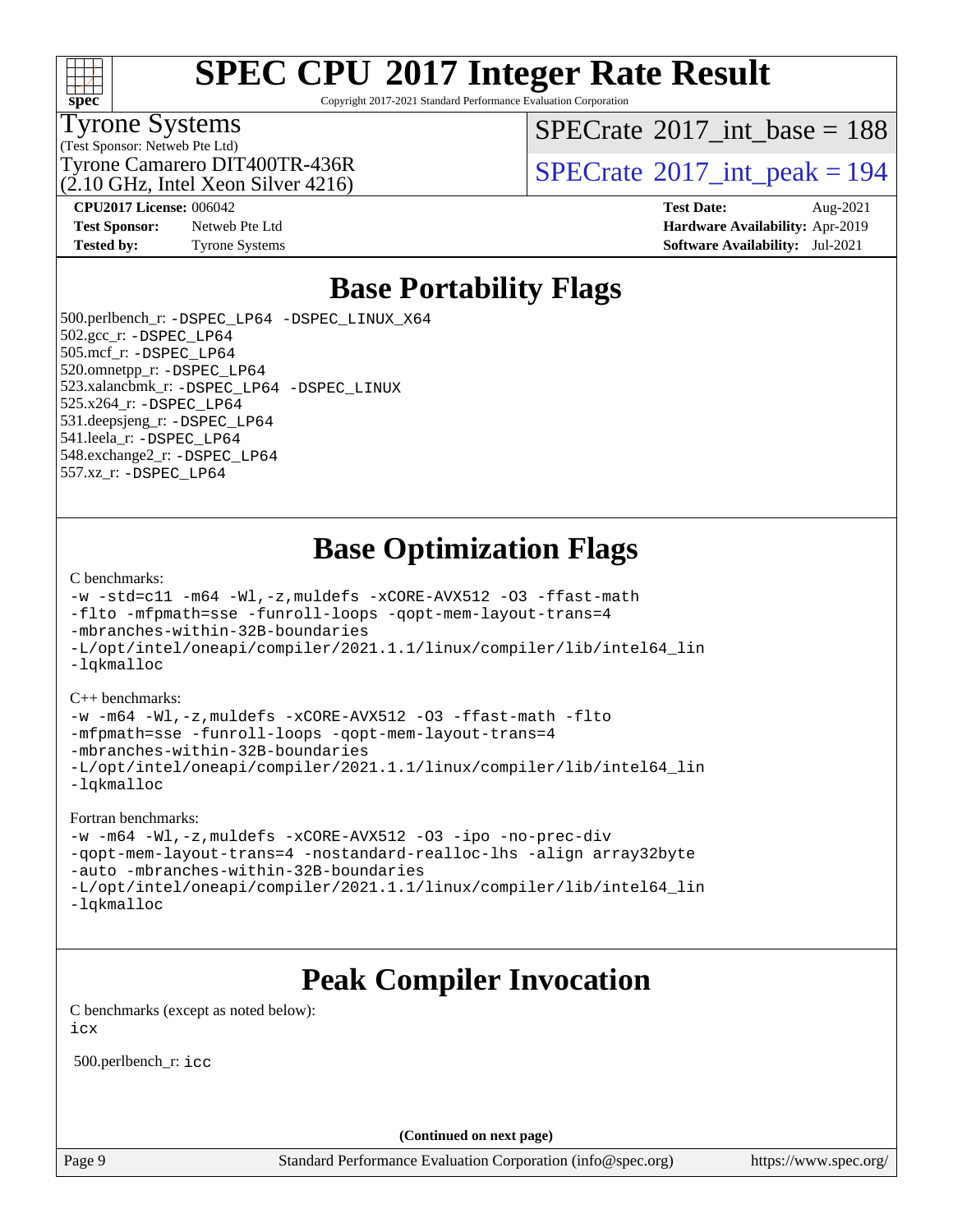

Copyright 2017-2021 Standard Performance Evaluation Corporation

### Tyrone Systems

(Test Sponsor: Netweb Pte Ltd)

 $SPECTate$ <sup>®</sup>[2017\\_int\\_base =](http://www.spec.org/auto/cpu2017/Docs/result-fields.html#SPECrate2017intbase) 188

(2.10 GHz, Intel Xeon Silver 4216)

Tyrone Camarero DIT400TR-436R<br> $(2.10 \text{ GHz, Intel Yoon Silver } 4216)$  [SPECrate](http://www.spec.org/auto/cpu2017/Docs/result-fields.html#SPECrate2017intpeak)®[2017\\_int\\_peak = 1](http://www.spec.org/auto/cpu2017/Docs/result-fields.html#SPECrate2017intpeak)94

**[Tested by:](http://www.spec.org/auto/cpu2017/Docs/result-fields.html#Testedby)** Tyrone Systems **[Software Availability:](http://www.spec.org/auto/cpu2017/Docs/result-fields.html#SoftwareAvailability)** Jul-2021

**[CPU2017 License:](http://www.spec.org/auto/cpu2017/Docs/result-fields.html#CPU2017License)** 006042 **[Test Date:](http://www.spec.org/auto/cpu2017/Docs/result-fields.html#TestDate)** Aug-2021 **[Test Sponsor:](http://www.spec.org/auto/cpu2017/Docs/result-fields.html#TestSponsor)** Netweb Pte Ltd **[Hardware Availability:](http://www.spec.org/auto/cpu2017/Docs/result-fields.html#HardwareAvailability)** Apr-2019

### **[Peak Compiler Invocation \(Continued\)](http://www.spec.org/auto/cpu2017/Docs/result-fields.html#PeakCompilerInvocation)**

557.xz\_r: [icc](http://www.spec.org/cpu2017/results/res2021q3/cpu2017-20210824-28903.flags.html#user_peakCCLD557_xz_r_intel_icc_66fc1ee009f7361af1fbd72ca7dcefbb700085f36577c54f309893dd4ec40d12360134090235512931783d35fd58c0460139e722d5067c5574d8eaf2b3e37e92)

[C++ benchmarks:](http://www.spec.org/auto/cpu2017/Docs/result-fields.html#CXXbenchmarks) [icpx](http://www.spec.org/cpu2017/results/res2021q3/cpu2017-20210824-28903.flags.html#user_CXXpeak_intel_icpx_1e918ed14c436bf4b9b7c8bcdd51d4539fc71b3df010bd1e9f8732d9c34c2b2914e48204a846820f3c0ebb4095dea797a5c30b458ac0b6dffac65d78f781f5ca)

[Fortran benchmarks](http://www.spec.org/auto/cpu2017/Docs/result-fields.html#Fortranbenchmarks): [ifort](http://www.spec.org/cpu2017/results/res2021q3/cpu2017-20210824-28903.flags.html#user_FCpeak_intel_ifort_8111460550e3ca792625aed983ce982f94888b8b503583aa7ba2b8303487b4d8a21a13e7191a45c5fd58ff318f48f9492884d4413fa793fd88dd292cad7027ca)

### **[Peak Portability Flags](http://www.spec.org/auto/cpu2017/Docs/result-fields.html#PeakPortabilityFlags)**

 500.perlbench\_r: [-DSPEC\\_LP64](http://www.spec.org/cpu2017/results/res2021q3/cpu2017-20210824-28903.flags.html#b500.perlbench_r_peakPORTABILITY_DSPEC_LP64) [-DSPEC\\_LINUX\\_X64](http://www.spec.org/cpu2017/results/res2021q3/cpu2017-20210824-28903.flags.html#b500.perlbench_r_peakCPORTABILITY_DSPEC_LINUX_X64) 502.gcc\_r: [-D\\_FILE\\_OFFSET\\_BITS=64](http://www.spec.org/cpu2017/results/res2021q3/cpu2017-20210824-28903.flags.html#user_peakPORTABILITY502_gcc_r_file_offset_bits_64_5ae949a99b284ddf4e95728d47cb0843d81b2eb0e18bdfe74bbf0f61d0b064f4bda2f10ea5eb90e1dcab0e84dbc592acfc5018bc955c18609f94ddb8d550002c) 505.mcf\_r: [-DSPEC\\_LP64](http://www.spec.org/cpu2017/results/res2021q3/cpu2017-20210824-28903.flags.html#suite_peakPORTABILITY505_mcf_r_DSPEC_LP64) 520.omnetpp\_r: [-DSPEC\\_LP64](http://www.spec.org/cpu2017/results/res2021q3/cpu2017-20210824-28903.flags.html#suite_peakPORTABILITY520_omnetpp_r_DSPEC_LP64) 523.xalancbmk\_r: [-DSPEC\\_LP64](http://www.spec.org/cpu2017/results/res2021q3/cpu2017-20210824-28903.flags.html#suite_peakPORTABILITY523_xalancbmk_r_DSPEC_LP64) [-DSPEC\\_LINUX](http://www.spec.org/cpu2017/results/res2021q3/cpu2017-20210824-28903.flags.html#b523.xalancbmk_r_peakCXXPORTABILITY_DSPEC_LINUX) 525.x264\_r: [-DSPEC\\_LP64](http://www.spec.org/cpu2017/results/res2021q3/cpu2017-20210824-28903.flags.html#suite_peakPORTABILITY525_x264_r_DSPEC_LP64) 531.deepsjeng\_r: [-DSPEC\\_LP64](http://www.spec.org/cpu2017/results/res2021q3/cpu2017-20210824-28903.flags.html#suite_peakPORTABILITY531_deepsjeng_r_DSPEC_LP64) 541.leela\_r: [-DSPEC\\_LP64](http://www.spec.org/cpu2017/results/res2021q3/cpu2017-20210824-28903.flags.html#suite_peakPORTABILITY541_leela_r_DSPEC_LP64) 548.exchange2\_r: [-DSPEC\\_LP64](http://www.spec.org/cpu2017/results/res2021q3/cpu2017-20210824-28903.flags.html#suite_peakPORTABILITY548_exchange2_r_DSPEC_LP64) 557.xz\_r: [-DSPEC\\_LP64](http://www.spec.org/cpu2017/results/res2021q3/cpu2017-20210824-28903.flags.html#suite_peakPORTABILITY557_xz_r_DSPEC_LP64)

### **[Peak Optimization Flags](http://www.spec.org/auto/cpu2017/Docs/result-fields.html#PeakOptimizationFlags)**

[C benchmarks](http://www.spec.org/auto/cpu2017/Docs/result-fields.html#Cbenchmarks):

```
 500.perlbench_r: -Wl,-z,muldefs -prof-gen(pass 1) -prof-use(pass 2)
-xCORE-AVX512 -ipo -O3 -no-prec-div
-qopt-mem-layout-trans=4 -fno-strict-overflow
-mbranches-within-32B-boundaries
-L/opt/intel/oneapi/compiler/2021.1.1/linux/compiler/lib/intel64_lin
-lqkmalloc
 502.gcc_r: -m32
-L/opt/intel/oneapi/compiler/2021.1.1/linux/compiler/lib/ia32_lin
-std=gnu89 -Wl,-z,muldefs -fprofile-generate(pass 1)
-fprofile-use=default.profdata(pass 2) -xCORE-AVX512 -flto
-Ofast(pass 1) -O3 -ffast-math -qopt-mem-layout-trans=4
-mbranches-within-32B-boundaries
-L/usr/local/je5.0.1-32/lib -ljemalloc
 505.mcf_r: basepeak = yes
```
**(Continued on next page)**